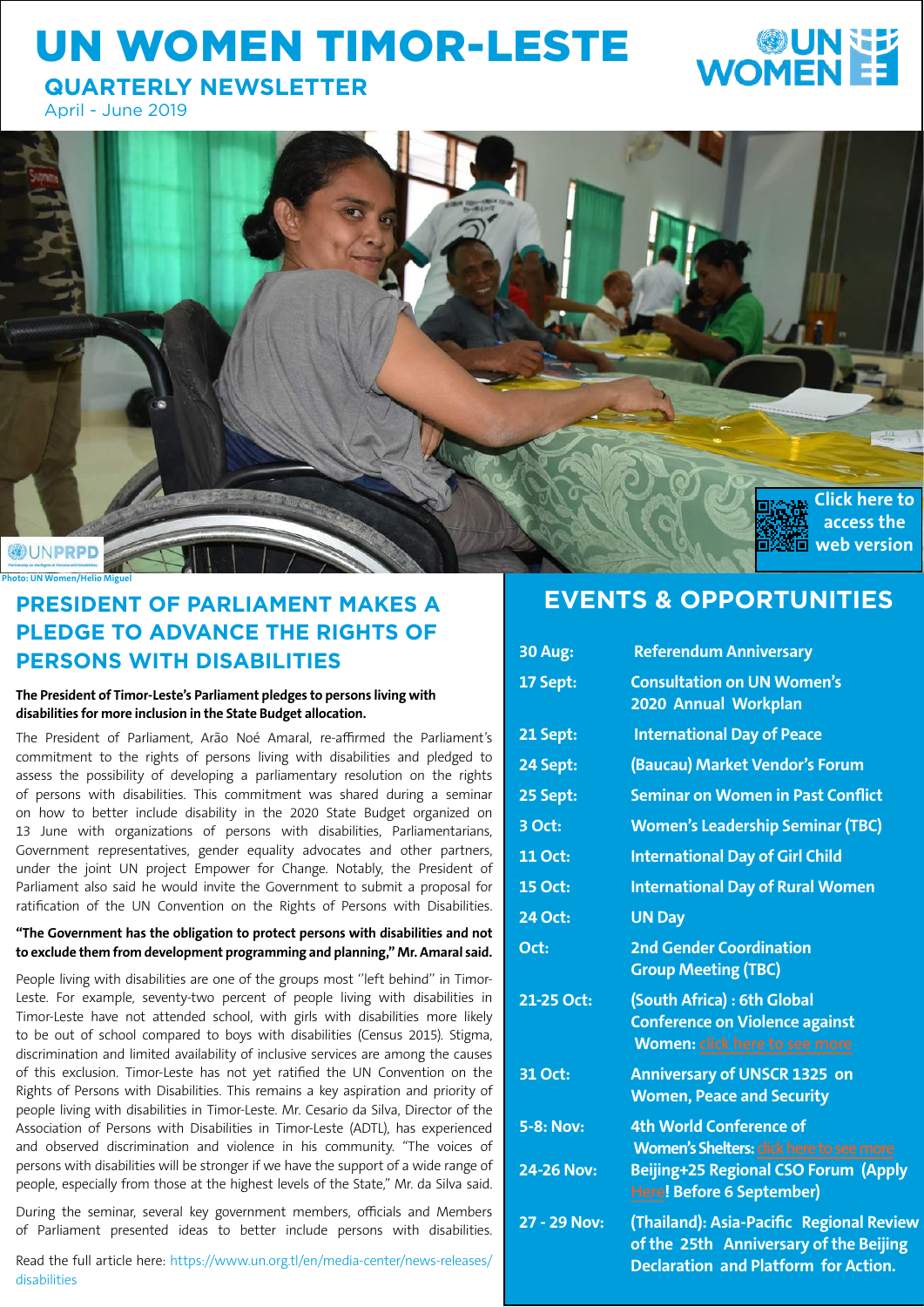## **WOMEN, PEACE & SECURITY**

The following two pages is dedicated to activities under the "Enhancing women's meaningful Leadership and Participation in State Building and Development in Timor-Leste," project which is generously funded by the Government of Japan



the people of Japan



**Conflict prevention and resolution has often been a male-dominated area in the past. NGO Belun has worked in the area of community conflict resolution and community development since 2004. In 2017, Belun began working with UN Women as part of its work on Women, Peace and Security, with generous support through the Government of Japan.** 

Belun created a gender policy to encourage women's leadership and participation in the workplace, provided staff training on gender equality and gender-based violence and strengthened collaboration with local women's organizations. Director of Belun, Luis da Costa Ximenes, shares the positive effects of this policy. "In the beginning, we faced resistance from some Belun staff to the concepts that women and men are equal and that they can do the same thing. Our culture and tradition run very deep, but we have seen some positive change, even from those most resistant to the concept of gender equality" he said.

National Project Officer at UN Women, Liliana Amaral, has also noticed a change in staff views when participating in training workshops. "From the first gender workshop conducted, one staff member resisted the idea that men could do the traditional work of women, such as cooking and washing, as it was not reflected in Timorese culture. However, in a later workshop, the staff member showed a change of perspective - that women and men can share roles at home and it's not against cultural values. I have noticed that the workshops have helped the team to be more aware of gender concepts" she said.

The impact of the approach is also visible in Belun's conflict prevention work. Antonio Soares Seran, Belun Municipal Coordinator in Oé-Cusse, has participated in several trainings on gender equality. "I understand now that I have an active role to play to make sure women are engaged in conflict resolution."

Belun's team provides information to the local community groups on the support available to those experiencing conflict and violence. "Before working with UN Women, I observed that there were lots of gender-based violence cases, but there was no community awareness of how to refer the cases and what gender-based violence meant. However, after the gender training and sharing this information on support systems available such as safe houses and the police, I have seen members in the community starting to refer more cases. This makes me happy to see that our work is improving people's lives," said Antonio.

He has also noticed that members of community groups are now starting to show understanding that women and men have equal rights as a result of the training. Antonio is also helping women to improve their economic outcomes by providing additional business training to lending and savings groups. "From the small business activities and supporting women's income, I now see some husbands encouraging women to participate in the community," he described.

In 2008, Belun launched AtReS, an early warning early response system (atres.belun.tl) based on a network of community volunteers to help map conflict incidents across Timor–Leste. This aimed to raise awareness of risk factors leading to violent conflict and increase community capacities and networks to prevent conflict from escalating into violence within the community.

Initially, incidents involving women were being underreported using this system. Since the introduction of training on gender equality and putting in place measures for safely and anonymously recording incidents of gender-based violence and referring survivors to supports, reporting rates in incidents involving women has more than doubled in the three municipalities being monitored–Baucau, Covalima and Oé-Cusse.

In 2017, the system recorded 29 women and 158 men as victims of violence, and 28 incidents in which both women and men were victims. In 2018, these figures were 191 women and 262 men, with 80 incidents involving both women and men as victims.

This valuable data is shared with local leaders, the police, the women's legal assistance NGO ALFeLa, the shelter and counseling provider Fokupers, and the Ministry of Interior's National Directorate of Community Conflict Prevention. These networks of community stakeholders are then able to use the incident data to lead informed discussions regarding how to prevent further conflict and incidents of violence, including gender-based violence.



Reporting rates of incidents related to women across 3 municipalities in Timor-Leste. Data taken from Belun's EWER Situational Reviews.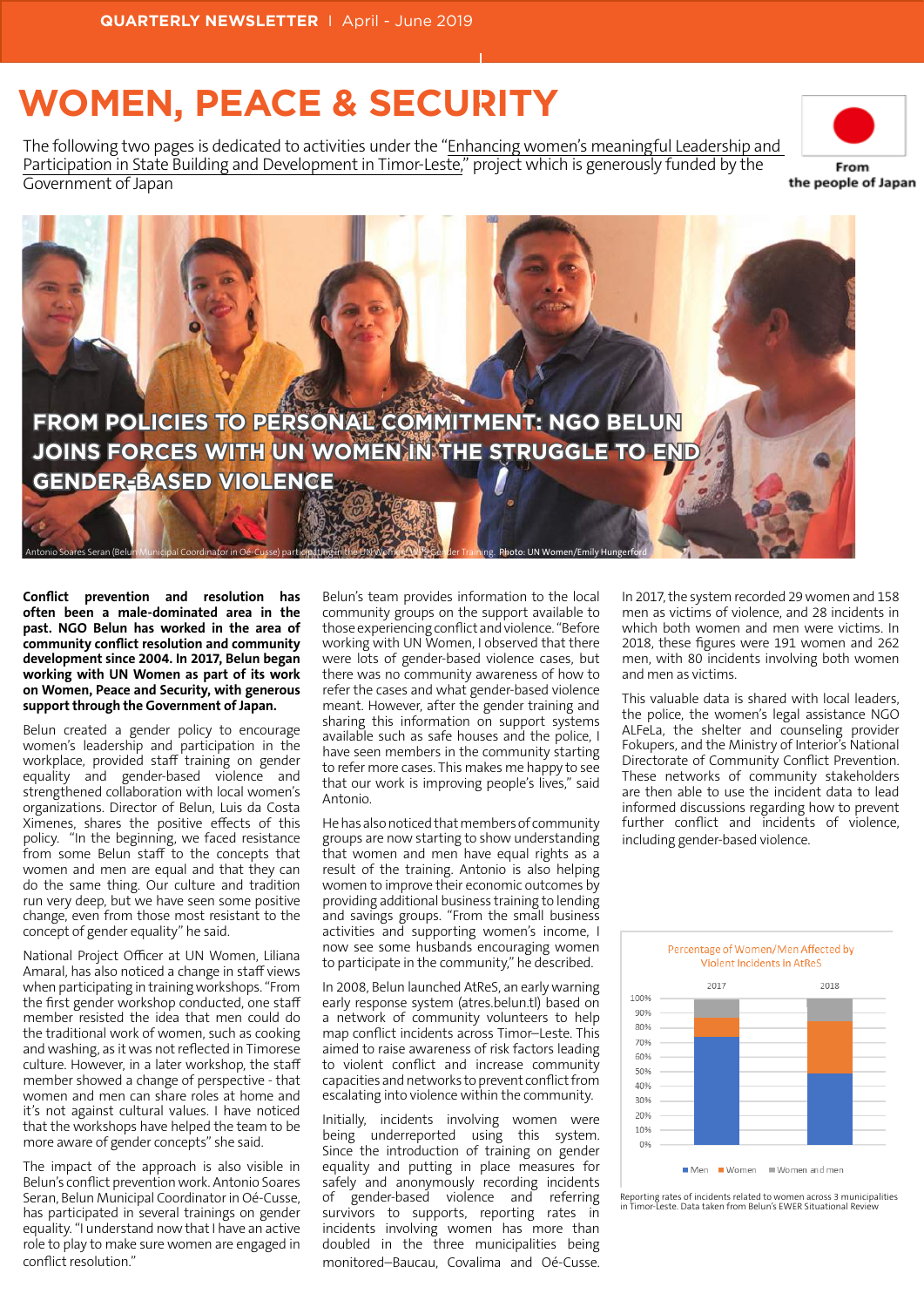



## **TIMOR-LESTE'S NAP 1325 STEERING COMMITTEE SUBMITS PROGRESS REPORT FOR THE UN SECRETARY GENERAL'S REPORT ON WOMEN, PEACE AND SECURITY**

**Dili, April 2019 - A Steering Committee for Timor-Leste's National Action Plan (NAP) on Women Peace and Security has submitted its 2018 progress report to the Secretary General's Report, then to be submitted to UN Security Council by the Secretary General in New York. The Committee is made up of 13-line ministries and representatives of civil society.** 

In 2016, a National Action Plan (NAP) based on the United Nations Security Council Resolution 1325 (2000) was launched with 47 commitments to increase women's participation and leadership in all sectors, including conflict prevention and protection from violence. Since then, steady progress has been made, with 8 activities completed and 14 activities underway.

These achievements have included the development of a network of 39 mediators (20 who are women) to support community-level peace building, a gender strategy for the national police, and increased attention to women's involvement in the defense forces and police, including as part of predeployment training for peacekeeping operations.

The progress on Women, Peace and Security has been made possible with the technical support of UN Women and the generous support of the Government of Japan.

## **PLANNING FOR RESULTS AND REACHING FOR GENDER EQUALITY**

**Civil servants from the Ministry of Interior developed their management skills following a 3-day Results Based Management (RBM) workshop. Toward more effectively creating and planning programmes, developing goals and outcome measures, budgeting and writing reports, the Ministry personnel will be able to better take forward their commitments on Women, Peace and Security.**

.....

Chief of the Department of Road Safety, Evaristo Moniz, said that although the RBM approach is new for him and other staff, it will be valuable in the long-term.

"Before the workshop, we never knew that this information existed. Now we know how to make a plan for future activities," he said.

Police Inspector and Gender Focal Point, Lucia De Fatima Ximenes, also noticed a change in her performance at work since participating in WPS workshops similar to the RBM workshop.

"I now perform better as a police officer. I know the steps to create and manage good results. I also have more confidence to speak in the public about the results," she said.

Staff were also able to use some of their new skills to focus the preparation of the Ministry of Interior's Annual Action Planning for 2020 under the National Action Plan 1325 on Women, Peace and Security. The workshop was organized by the Ministry of Interior's National Directorate for Community Conflict Prevention and was facilitated by UN Women Timor-Leste and the Planning Monitoring and Evaluation Unit of Prime Minister's Office. It was made possible with the generous funding of the Government of Japan.



Photo: UN Women/Emily Hungerford



Photo: UN Women/Emily Hungerford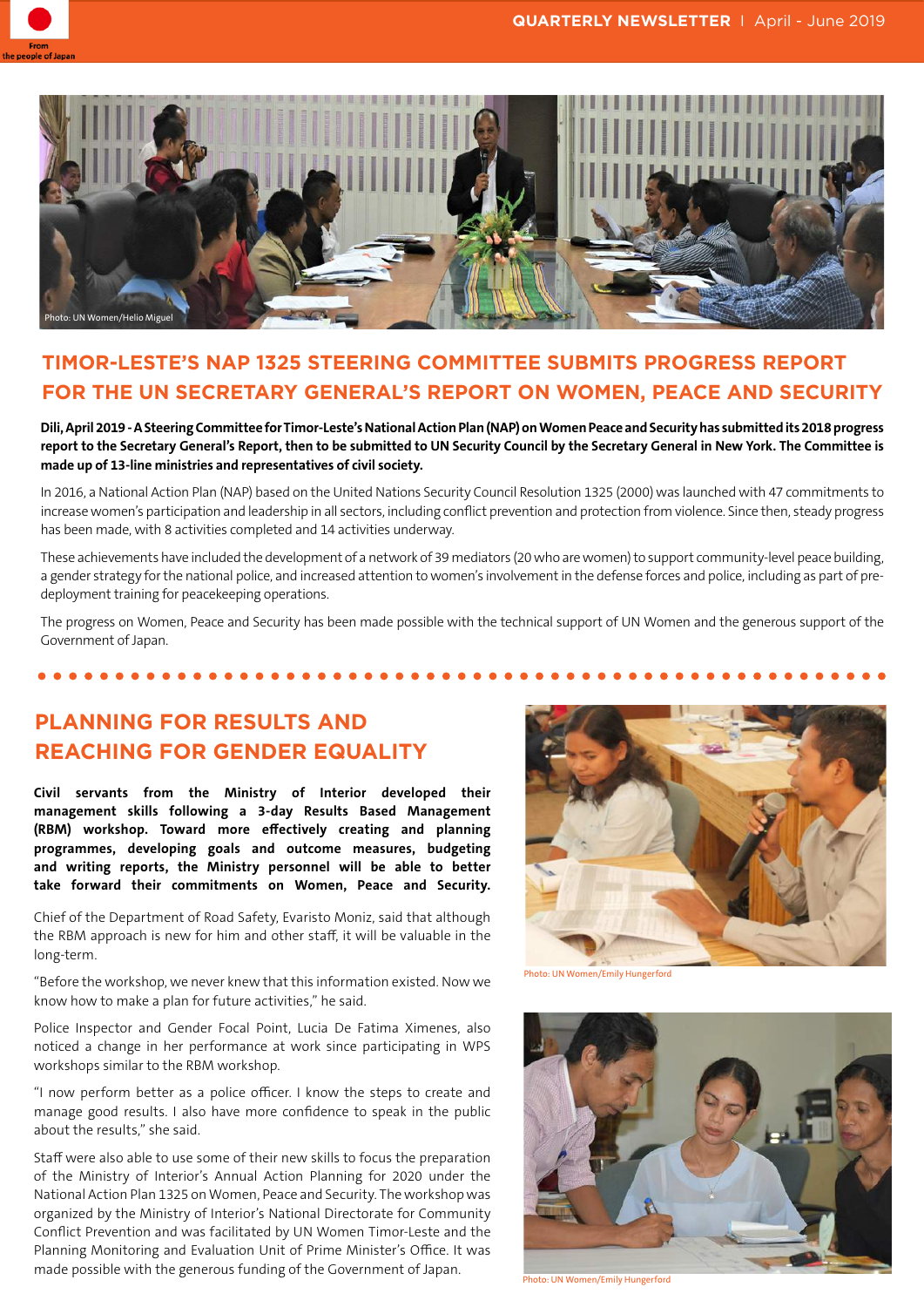## **RURAL WOMEN SUSTAINING TIMOR-LESTE'S HERITAGE: WEAVING FOR SUSTAINABLE DEVELOPMENT**



Joana Bobo, a weaver from the enclave of Oecusse

**"Weaving tais is getting less these days. One day when we are gone, who is going to continue this activity?" lamented Joana Bobo, a weaver from the enclave of Oecusse. Advocating for the value of weaving to be recognized and sustained, Joana has been teaching women and girls in Oecusse to weave. Starting within her family, she has passed on her skills as a weaver to her daughter when she was 13-year old, as well as another niece.** 

Weaving tais is one typical rural economic activity, performed almost exclusively by women, where knowledge and techniques are most often passed down orally through matrilineal teaching. However, there has been a sign of drastic decrease of weaving activities and original tais preservation. The 2015 Population Census recorded that only 10% of households own looms.

Beyond their role in conserving the culture, Joana and other weavers' also importantly contribute to financially supporting their families through weaving. She highlighted, "we sustain our lives and support our children's education with tais. We, as women tais weavers, have played a role in the family's economy." In recent years, there has been growing concern that textiles printed with patterns copying those woven in tais has started to grow, which are available at a cheaper price. She emphasized that the practice doesn't recognize rural women's knowledge and the printers should be required to seek permission to develop tais patterns that belong to the weavers and their communities.

Like Joana, the weavers Milena dos Santos from Bobonaro and Felisberta dos Santos from Lautem also rejected the printing of patterns used in tais. "As weavers from Bobonaro, we don't want our original tais to be printed. And traditional tais is more expensive because it takes a longer time to make. Tais printing has been a threat to our local tais."

Echoing this concern, Ismenia Gusmao, a weaver from the southern municipality of Covalima, feels that their work has been devalued, "I don't see an appreciation and tais prices are becoming lower now." To put the appreciation into practice, she suggested for the Government to create a policy of using tais in public service and school uniforms, and also building a weaving center to gather and transfer the knowledge to the younger generation.

In response to weavers' concerns, the National Director for Cultural Promotion Mr. Carlos Freitas recognized out that "quality tais is the woven tais". He noted that some tais designs are rarely seen anymore and the recommended tais to be registered as Intangible Cultural Heritage under UNESCO. He also called to protect the integrity of original tais, build weavers' pride and recognize the value of their work

These recommendations were shared as part of a one-day discussion to Protect, Promote and Preserve Tais, organized by USAID's Tourism for All Project, in collaboration with UN Women and other partners. The State Secretary of Art and Culture, Mr. Teofilo Caldas affirmed that the Government will review and discuss the points raised, and the need for collaboration from all key stakeholders.

Mr. Caldas recognized that weavers have been the champion for cultural preservation, "from all women weavers' skillful hands, our cultural patrimony will not disappear."



Mr. Teofilo Caldas, State Secretary of Art and Culture

In Timor-Leste, 70% of the population live in rural areas, of which 35% are women mostly living in the subsistence economy. Part of their livelihood activities and practices are protecting, preserving and promoting cultural heritage. However, the discrimination they face limits their opportunities to be economically empowered and contribute to sustainable development. The country's Strategic Development Plan aims at providing equal opportunities in rural areas by 2020, but women weavers face significant barriers. These barriers include a limited legal and policy framework for weavers to assert their rights, limited recognition of women's productive contributions to the economy, devaluation of value chains of traditionally women-led economic products, social norms, cultural and attitudinal beliefs that limit women's entrepreneurship and access to their economic rights.

Following the discussion, momentum is building to protect and promote the recognition of tais as a part of Timor-Leste's unique cultural identity, and toward registering tais as Intangible Cultural Heritage under UNESCO. UN Women Timor-Leste is contributing to these efforts, and specifically supporting women weavers to leverage their collective power by coming together as associations of weavers. By making space for women's voices to be heard, the weaver's valuable contributions to the economy and society will be more visible, ensuring their expertise and practice of weaving tais is not left behind.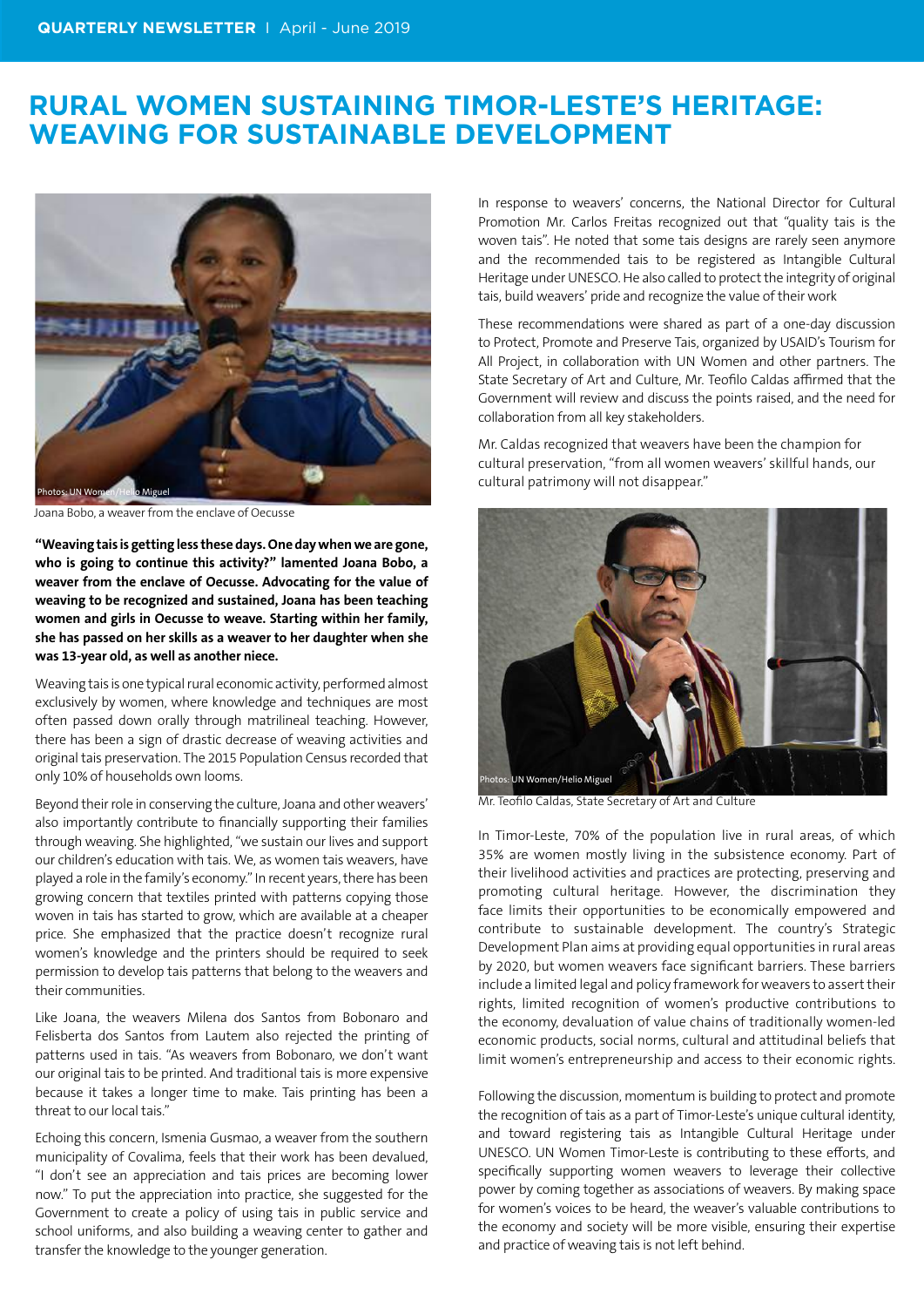## **GENDER COORDINATION GROUP: a forum to strengthen collaboration**



Organizations and institutions from the government, civil society and development partners, including the UN came together to share their efforts to advance gender equality. The State Secretary of Equality and Inclusion (SEII) and UN Women convened the Gender Coordination Group (GCG) to facilitate the many actors working in Timor-Leste on gender equality to share progress, challenges, and initiatives toward increasing collaboration for accelerating progress on gender equality in Timor-Leste.

"It's a big task and not easy, but we can find ways to improve gender equality, through joint efforts between the government, civil society, UN agencies, NGOs and all movements building on SEII's coordination role," said Secretary of State Maria José Fonseca Monteiro de Jesus.

The Gender Coordination Group was established in 2016 as a biannual forum for discussion to increase information sharing, partnerships and coordination between government and all partners working on gender equality. The Group is co-chaired between the Secretary of State for Equality and Inclusion and UN Women in Timor-Leste.

## **WOMEN ARE KEY FOR A SAFE AND PROSPEROUS BAUCAU**



Photo: UN Women/Youle Beatty

In March 2019, UN Women and TOMAK launched their Gender Market Assessment, followed by the President of the Baucau Municipal Authority, Antonio Guterres, signing up to jointly develop a Safe Baucau Initiative. President Guterres recognized the role of partnership; "I need all entities in the society to work together for peace and security. Women are organizers, moderators, facilitators and motivators. They are key for a safe and prosperous Baucau."

The partnership aims to strengthen the municipal administration and local governance through gender equality and zero tolerance of sexual harassment in public spaces, including in the markets.

In Timor-Leste, women and girls have limited access to social protection systems, public services and sustainable infrastructure. As a minority of women are in leadership positions within the Government, the diverse perspectives of women and girls are often excluded from infrastructure planning and decision making processes. Market vendors, as informal workers, frequently face insecure working conditions due to the inadequate infrastructure and facilities available to vendors.

In the municipalities of Baucau and Bobonaro, women vendors stressed that lack of functioning sanitation facilities and limited involvement of women in urban planning and market governance put women and girls at risk, reduced their overall well-being and compromised their ability to run their economic activities.

Vendor Ana Geralda Xavier has feared being around the market in the night time. The lack of toilet facilities forces many vendors to find empty patches of grass as an alternative to proper sanitation, where they might experience harassment and abuse. Ana noted "after all, there is nowhere to go, so we will continue to go back there." She urged "I ask for all the brothers and fathers to change such behavior and not to do it [referring to public harassment of women] anymore. It makes us insecure and afraid to go out."

Elisabeth Soares, the Coordinator of the Baucau Women, Peace and Security Group, acknowledged such insecurity and her concern toward women's economic stability. "Security in Baucau market is not guaranteed and really affects women vendors' business activities and their income." The ongoing tension has built a barrier to progress on women's economic and overall wellbeing.

As a result of UN Women's 2017-2018 scoping study on Safe Cities in Timor-Leste, which highlighted that women and girls do not feel safe in public spaces in the capital Dili, four areas of a holistic approach for prevention and response to sexual harassment and violence in public spaces have been identified. These involve working through partnership to: transform social norms, strengthen laws and policies, increase investments in safe and viable infrastructure, and generate evidence of what works to prevent violence in public spaces. UN Women will work with sister UN Agencies and TOMAK to support capacity development and the initiative across the four areas.

Baucau Municipal Police General Commander Mr. Hermenegildo da Cruz, also pledged to collaborate, and has been concerned about people's wellbeing; "when people do not feel safe, they will not have the desire to develop their social and economic life," he said.

Through the launch of the Safe Cities Commitment, UN Women and the wider UN family, alongside diverse partners in Timor-Leste are closer to promoting gender-responsive planning and infrastructure practices, and turning commitments for safe and inclusive public spaces into a reality for all.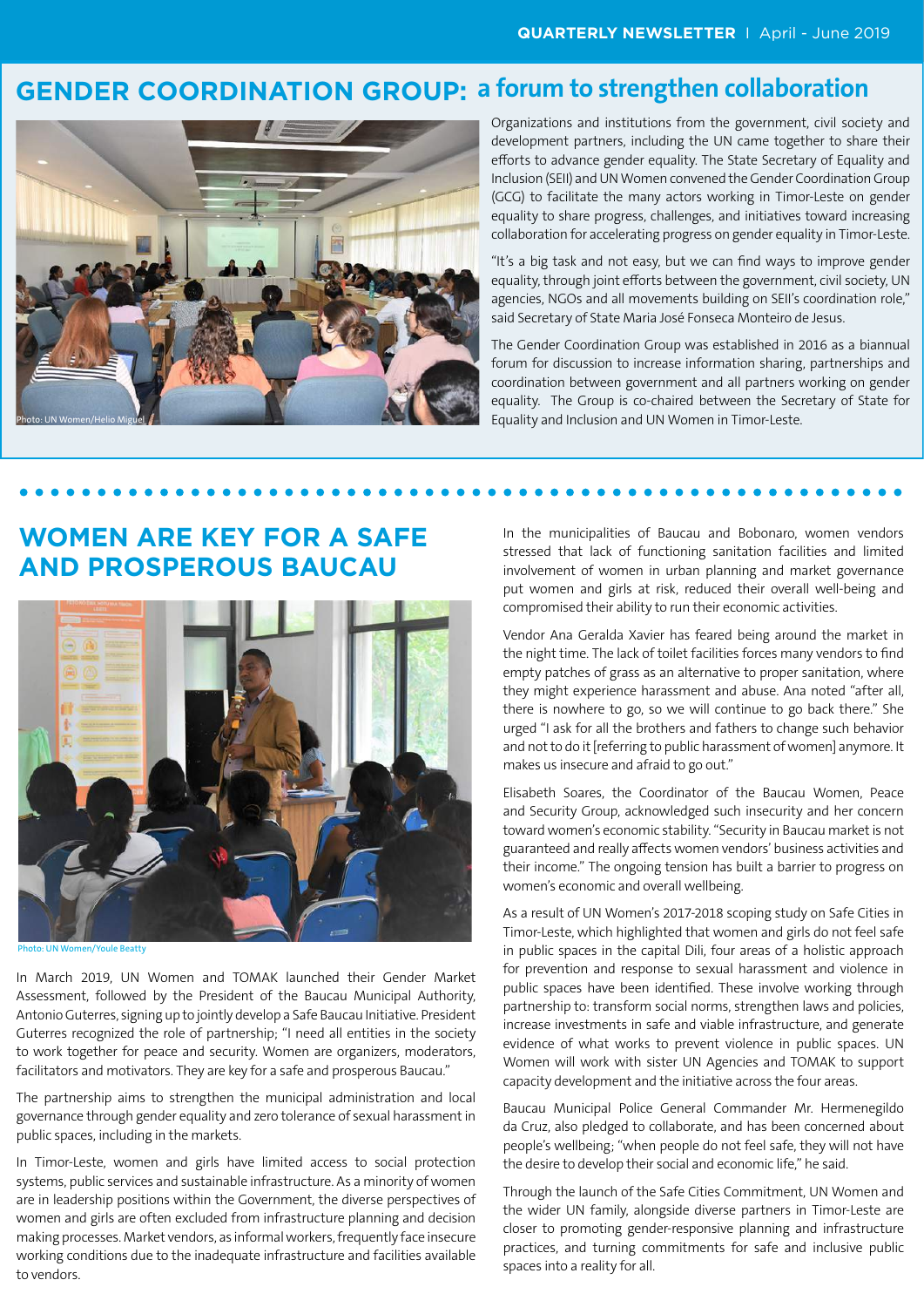## **"NOW I AM AWARE THAT VIOLENCE IS NOT THE WAY TO EDUCATE OTHERS, BUT THROUGH RESPECT"**

**At least one in three women in Timor-Leste has experienced physical and sexual violence during her lifetime and the exposure is high among 15-19 year old, including in settings within and around schools. Global evidence and the high youth population in Timor-Leste makes a strong case to prevent this violence and work with young people, their families and their schools.** 

Making this investment, UN Women, with support from the Governments of Australia and the Republic of Korea, is supporting the Ministry of Education to roll-out a series of extra-curricular sessions using a framework titled Connect With Respect (CWR). The approach empowers teachers and school communities to prevent, address and respond effectively to gender discrimination by focusing on addressing the root causes of violence working together with teachers, students, parents and community leaders.

One teacher, Faustino S. de Carvalho with 14 years of teaching experience, noted a change in his interaction with his students and family after the first week of conducting the CWR training. "I have switched my communication approach with students and others at home. Now I am really aware that violence is not the way to educate others, but through respect. When you respect students, they will respect and listen to you," said Mr. Carvalho. From the changes he made, he has also built a closer bond with people at home, "my wife has been really surprised and the kids who live with me at home have also become closer and communicate more with me."

Students have admired his change, "he used to scold us and was a



Photo: UN Women/Helio Miguel

bit aggressive. It was scary to see him around. But now we can easily talk to and ask him questions. I feel safe to express my thought in his class," said one of his first year students. Constructing safe and inclusive schools is key to changing the quality of education and contributes to creating a society that is free from violence against women and girls. "We are now taking an approach of creating a safe space for girls to feel secure and able to express themselves in the school environment. We have also reached to the students' parents to actively involve them as well," explained Mr. Carvalho.

Mr. Carvalho enrolled a number of his students in the Connect With Respect Initiative to build their equitable attitudes and become role models for others. His plan has worked accordingly, "I've heard those kids are now telling their friends not to make noise or bother others in the class. They are advocating for respect," he emphasized.

The project is generously funded by the Government of the Republic of Korea and Government of Australia through UN Women's Regional Stepping Up Initiative. It is being piloted in three schools in Dili and Liquica working in partnership with the Ministry of Education, parents and community leaders. To learn more, see **[here](https://www2.unwomen.org/-/media/field%20office%20eseasia/docs/publications/2019/01/tl-connect%20with%20respect_project_brief_jan_2019_eng.pdf?la=en&vs=3152)**

## **GET TO KNOW A UN WOMEN INTERN**



Meet Siobhán Pielow, an intern from Ireland who just completed six-months supporting the UN Women Timor-Leste team. During her placement, she has advanced UN Women's programming in support of Timor-Leste's international gender equality commitments (also known as UN Women's normative mandate). Among her numerous tasks, she provided technical assistance to the Government's report on progress made on the Beijing Platform for Action in the 25 years since its adoption.

#### Can you tell us a little bit about Beijing +25?

"The 1995 Fourth World Conference on Women, held in Beijing, was one of the largest-ever gatherings of the United Nations, and a critical turning point in the world's focus on gender equality and the empowerment of women. 2020 marks the twenty-fifth anniversary of the Conference and the adoption of the Beijing Declaration and Platform for Action. Timor-Leste can take advantage of this opportunity to catalyze national progress on Gender Equality and rejuvenate its commitment to action for gender equality and the empowerment of women.'

#### How can Beijing +25 help advance women's life in Timor?

"The Platform for Action is a tool that advocates for gender equality and women's empowerment can use to mobilize for action that improves the lives of women and girls in Timor-Leste. Timor-Leste's signature on Beijing means that it must take strategic action in Twelve Critical Areas of Concern, therefore advocates can, and should, hold their leaders to account."

On top of UN Women's advocacy, Siobhan really likes the respect it has for its partners and its commitment to the most vulnerable persons in society. Timor-Leste's commitment to human rights and equality of opportunity has left her incredibly impressed. For example, she thinks the current quota for women candidates in parliament elections is a fantastic step towards ensuring meaningful women's representation at all levels of governance.

Preparing for her up-coming graduation, she is already thinking about the many things she would like to focus on for her future career! As well as equality, she is also passionate about migration, and is deeply concerned with how migrants are treated in the 'globalized' world. She would love to contribute to improving migrant welfare and helping to shape fairer, and more humane migration policy, particularly for women and children migrants. UN Women team thanks Siobhan for her great contributions to the work in Timor-Leste and the contributions she has yet to unveil.

Are you interested to Intern with UN Women Timor-Leste? See opportunities to join our team here: https://asiapacific.unwomen.org/en/about-us/jobs

Let's hear she what she has to share: